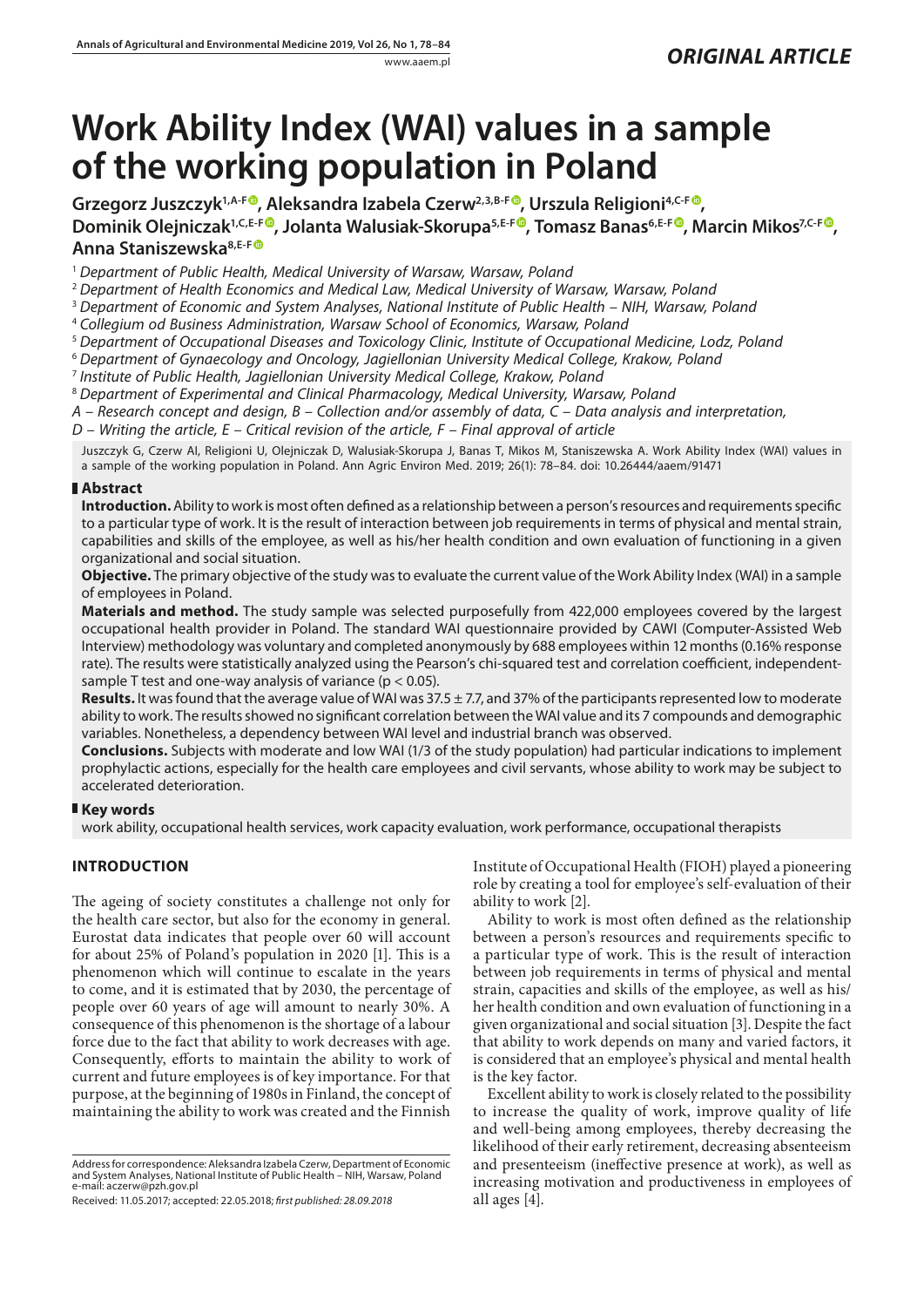Grzegorz Juszczyk, Aleksandra Izabela Czerw, Urszula Religioni, Dominik Olejniczak, Jolanta Walusiak-Skorupa, Tomasz Banas et al. Work Ability Index (WAI) values…

The Finnish concept of Promoting and Maintaining Workability (PMWA) is equivalent to Workplace Health Promotion (WHP). The PMWA model assumes that other factors, along with health, impact an employee's ability to work, such as his/her competences, relations with others, the health environment or psycho-social factors, and promoting ability to work, improves both the well-being of individual employees and effectiveness of the functioning of their workplace.

The instrument which is used most frequently for evaluating ability to work is the Work Ability Index (WAI), developed in the Finnish Institute of Occupational Health in Helsinki. It takes into account specific psychosocial and physical factors related to performing a given type of work, as well as the employee's mental and physical resources and his/her health condition [5].The WAI is used to evaluate employees' ability to work in terms of the type of work performed and the related strains. This makes it possible to compare abilities to work depending on the employee's age.

WAI is determined on the basis of a questionnaire completed by the employee; the questionnaire covers 7 dimensions:

- 1) an individual's current work ability compared with their lifetime best;
- 2)work ability in relation to the demands of the job;
- 3)number of diagnosed illnesses;
- 4) estimated impairment due to diseases/illnesses or limiting conditions;
- 5)amount of sick leave taken during the last 12 months;
- 6)own prognosis of work ability in 2 years' time;
- 7)estimate of their mental resources [6].

The WAI allows for a self-evaluation of individual factors and factors associated with the performance of a specific type of work, affecting work ability to varying degrees. This kind of information makes it possible to forecast permanent disability among employees or future absenteeism related to illness. Numerous studies have shown that low ability to work increases the risk of long-term sick leaves, early retirement, incapacity to a given type of work and disability [7]. The Work Ability Index provides employees and employers with information which should be taken into account in the development of methods and tools to improve work efficiency, both on the individual and organizational level.

## **OBJECTIVE**

The primary aim of the study was to assess the current WAI value in a broad population group of employees using the Internet. The secondary objective was to indicate the dependencies between selected socio-demographic factors (age, gender, region of the employer's main location, type of predominant work activity and industrial branch), and health-related variables (the WAI value, absenteeism, self-evaluation of the work ability forecast, evaluation of mental resources). An additional aim was also to assess the applicability of such an electronic based data collection method in occupational medicine practice.

## **MATERIALS AND METHOD**

**Study group.** The study was carried out by using the CAWI (Computer-Assisted Web Interview) method. The group was selected purposefully – in order to obtain access to a large group of potential employees, a standard WAI questionnaire in the Polish translation according to Pokorski [8] was placed on the web site of the largest private health care provider offering preventive health care to over 1.2 mln Polish employees from among 16 mln total working population (7.5%). The institution granted access to their customers free of charge and ethical approval was not required since participants filled the questionnaire anonymously and no personal data were collected in the study. A questionnaire which guaranteed anonymity was made available in the 'www. luxmed.pl' domain during the period 15 November 2012 – 14 November 2013 (12 months) along with instructions for the users. All participants were asked to read the information explaining that all provided data will be anonymous, used only for scientific purposes, and to confirm their consent. During that period, the website was visited by 422,000 unique users who could complete the survey by selecting a special window containing an invitation to participate. The sample's representativeness was estimated based on a comparison of the structure of professions declared by the respondents in relation to the branch-specific employment structure of people working in the national economy in Poland, according to the data of the National Statistical Office (GUS) for the period in which the study was performed.

**WAI questionnaire.** The first part of the questionnaire contained demographic information such as gender, age, region of the employer's main location, type of predominant work activity, and branch of industry. The second part consisted of the validated WAI comprising 7 items with different scoring range (in parenthesis below)

- 1. current work ability compared with the lifetime best (0–10);
- 2.work ability in relation to the demands of the job (2–10);
- 3. number of current diseases diagnosed by a physician and patient (1–7);
- 4. estimated work impairment due to diseases (1–6);
- 5. sick leave during the past year (1–5);
- 6. personal prognosis of work ability 2 years from now (1.4 or 7);
- 7. mental resources, referring to the worker's life in general, both at work and during leisure time (1–4).

WAI is than calculated by summing-up the estimated points for each item. The total WAI score ranged from 7 – 49 points, and the scores were categorized into 4 levels as poor (7–27), moderate (28–36), good (37–43) and excellent (44–49). Subjects with a WAI score of 36 or lower were classified as having low work ability, and subjects with a WAI score of 37 and above were classified as having satisfactory work ability [9,10].

**Statistical methods.** To meet the aims of the study, the statistical analysis applied to interval variables included the independent  $\chi$ 2 tests, one-way analysis of variance (ANOVA) and t-test for independent samples to compare means. To assess the linear correlation between variables, Pearson's correlation coefficient was used. However, estimated work impairment due to diseases, sick leave during the past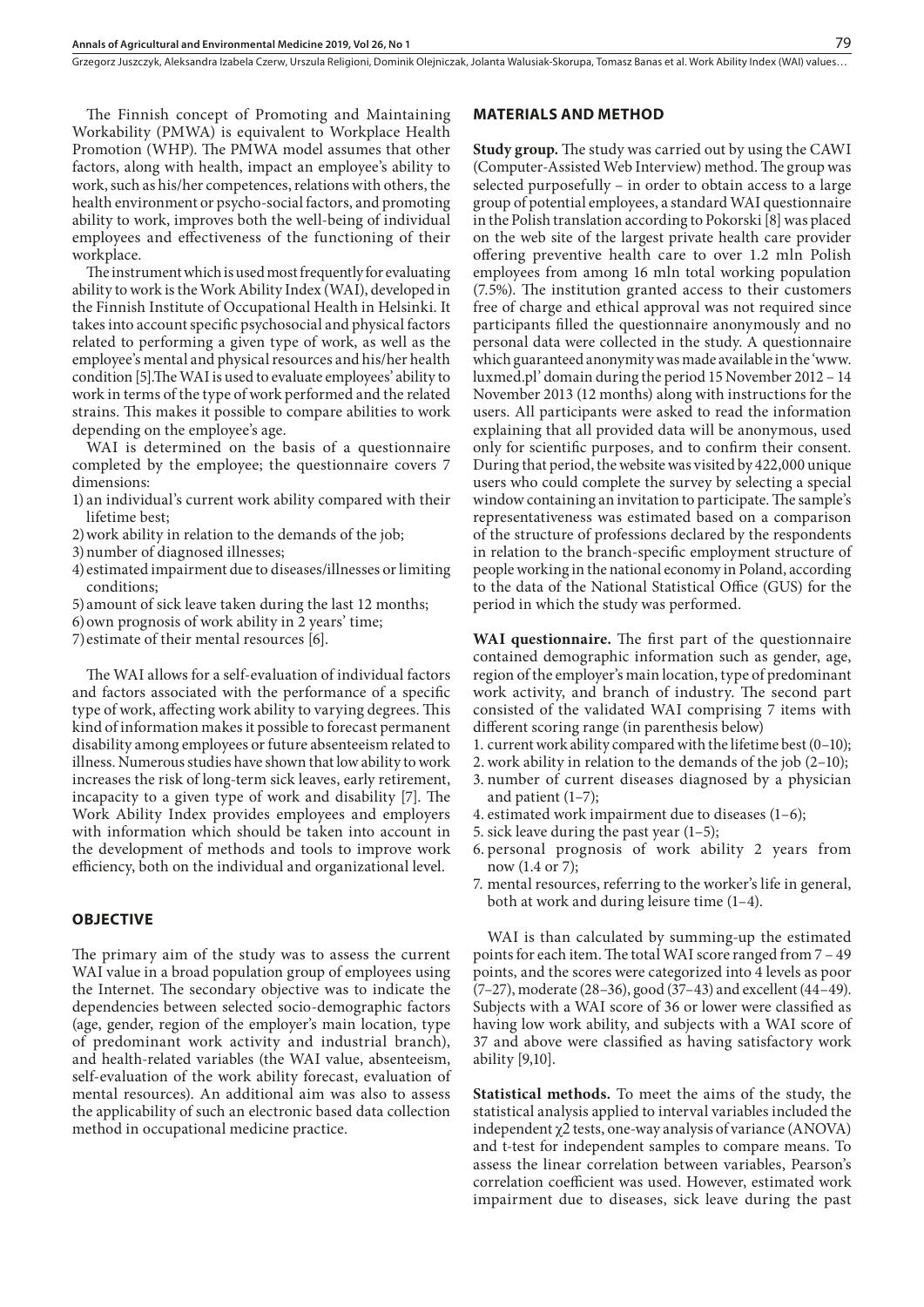Grzegorz Juszczyk, Aleksandra Izabela Czerw, Urszula Religioni, Dominik Olejniczak, Jolanta Walusiak-Skorupa, Tomasz Banas et al. Work Ability Index (WAI) values…

year, personal prognosis of work ability 2 years from now, were measured on an ordinal scale. Analyses concerning these variables were performed with the use of Spearman's rho correlation coefficients and Mann-Whitney U test. Significance level was considered at p<0.05. Statistical data analysis was performed using Statistica 10 software.

# **RESULTS**

**Characteristics of the study group.** There were 688 participants in the study out of 422,000 (estimated response rate – 0.16%). Detailed data of selected socio-demographic variables are presented in Table 1. The respondents were mostly women (495; 72%). The average age for both genders was 35.5±10.6 years; the youngest participant in the study was 16 years old, the oldest 77. Respondents most often declared to be residents of larger cities with populations over 200 thousand (67.4%). Villages were the least frequently selected as place of residence (8.6%).

The majority of study participants declared to be whitecollar workers without subordinates (60.7% of cases), 19.3% of respondents held managerial positions (17.5% women; 24.2% men). Slightly more than 16% of respondents were blue-collar workers, and 3.7% of respondents (predominantly men) had a mobile job where most of the time is spent in means of transportation. The largest group of respondents worked in services (38.4%), followed by sales (14.7%), health care (14.7%), manufacturing (10.9%) and administration (10.6%). Women worked predominantly in services (37.6%) and health care (17.3%), while men in services (40.5%) and manufacturing (21.6%).

**WAI general.** The first stage of data analysis included finding differences in the WAI value among particular employee groups, identified based on age, gender, place of residence, sector and type of work performed. Due to missing data, particular parameters were calculated for respondents who provided complete responses.

Average WAI in the study sample of population – 37.5 ±7.7, median – 39 (Tab. 2). It should be noted that WAI was calculated based only on questionnaires not lacking data (N=530). Minimal WAI value – 12 (0.2%), maximal WAI value – 49 (0.9%). Given the WAI value, 11.5% employees were qualified to the low work ability group, 25.9% had moderate ability to work, 39.3% of respondents evaluated their ability to work as good and 23.4% as excellent.

**Dimensions of WAI/Current work ability compared with lifetime best.** In the questionnaire the respondents also declared current work ability compared with their lifetime best (scale of 0 – 10, where 0 means complete incapacity to work and 10 – the best ability to work). The average evaluation of current work ability for all employees was 7.9±2.3. 10 was the value indicated most often (30% of respondents). 0 was not been indicated by any respondent.

**Work ability in relation to demands of the job.** Estimated on the basis of the respondents' answers to 2 questions: 'How would you rate your current ability to work in relation to the physical effort required for your work?' and 'How would you rate your current ability to work in relation to the mental requirements of your work?'

The possible range was 2–10, where 2 – means very bad and 10 – very good. The average value of the work ability in relation to the requirements of the profession was 8.3±1.6. The highest value (10) was indicated by 29.8% of respondents. The lowest value (3) was indicated by 0.6% of respondents.

**Number of current diseases diagnosed by a physician and patient.** The average number of diseases indicated by respondents was 3.4±3.6. The largest number of employees

| Name of a variable                        | Categories                                                                  | Total           | Men             | Women           | p                                |  |  |
|-------------------------------------------|-----------------------------------------------------------------------------|-----------------|-----------------|-----------------|----------------------------------|--|--|
| Age (years)                               | $M\pm SD$                                                                   | $35.5 \pm 10.6$ | $35.2 \pm 11.2$ | $35.1 \pm 10.4$ | $t(678)=1.08.$<br>$p=0.282$      |  |  |
| Place of residence                        | No data                                                                     | $8(1.2\%)$      | $0(.0\%)$       | $6(1.2\%)$      |                                  |  |  |
|                                           | City > 200 thousand inhabitants                                             | 464 (67.4%)     | 126 (67.0%)     | 336 (67.9%)     | $\chi^2(3)=8.32$ ,<br>$p=0.040$  |  |  |
|                                           | City of 51 - 200 thousand inhabitants                                       | 92 (13.4%)      | 17 (9.0%)       | 74 (14.9%)      |                                  |  |  |
|                                           | City < 50 thousand inhabitants                                              | 65 (9.4%)       | 24 (12.8%)      | 41 (8.3%)       |                                  |  |  |
|                                           | Village                                                                     | 59 (8.6%)       | 21 (11.2%)      | 38 (7.7%)       |                                  |  |  |
| Type of a<br>predominant<br>work activity | Office work without any subordinates                                        | 418 (60.7%)     | 95 (50.5%)      | 320 (64.6%)     | $\chi^2(4)=24.42$ ,<br>$p=0.001$ |  |  |
|                                           | Physical work only during daytime                                           | 71 (10.3%)      | 18 (9.6%)       | 52 (10.5%)      |                                  |  |  |
|                                           | Physical shift work, including night shifts                                 | 41 (6.0%)       | 13 (6.9%)       | 28 (5.7%)       |                                  |  |  |
|                                           | Mobile work, when the most of the working time an employee drives a vehicle | 25 (3.7%)       | 16 (8.5%)       | $9(1.8\%)$      |                                  |  |  |
|                                           | Managers                                                                    | 133 (19.3%)     | 46 (24.2%)      | 86 (17.5%)      |                                  |  |  |
| Type of a branch                          | Public administration                                                       | 73 (10.6%)      | 19 (9.8%)       | 54 (10.9%)      |                                  |  |  |
|                                           | Construction                                                                | 20 (2.9%)       | 11 (5.7%)       | $9(1.8\%)$      |                                  |  |  |
|                                           | <b>Education and science</b>                                                | 51 (7.4%)       | $5(2.6\%)$      | 46 (9.3%)       | $\gamma^2$ (7)=60.39,            |  |  |
|                                           | Trade                                                                       | 101 (14.7%)     | 25 (12.9%)      | 76 (15.4%)      |                                  |  |  |
|                                           | Health care                                                                 | 100 (14.7%)     | 14 (7.3%)       | 86 (17.3%)      | p=0.001                          |  |  |
|                                           | Manufacturing                                                               | 75 (10.9%)      | 41 (21.6%)      | 34 (6.9%)       |                                  |  |  |
|                                           | Mining                                                                      | $4(.6.0\%)$     | $0(.0.0\%)$     | $4(0.8\%)$      |                                  |  |  |
|                                           | Services                                                                    | 264 (38.4%)     | 78 (40.5%)      | 186 (37.6%)     |                                  |  |  |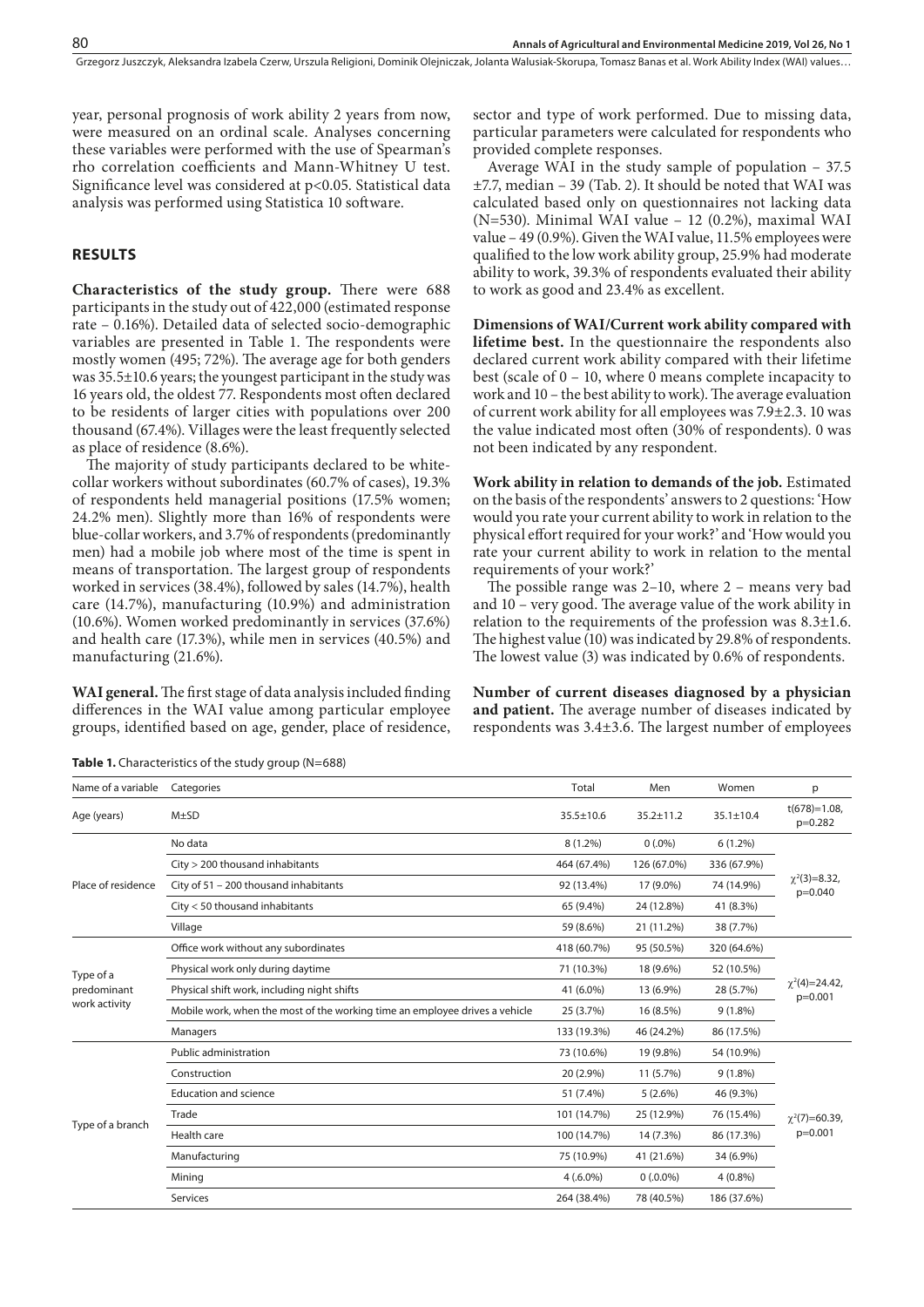#### **Annals of Agricultural and Environmental Medicine 2019, Vol 26, No 1**

Grzegorz Juszczyk, Aleksandra Izabela Czerw, Urszula Religioni, Dominik Olejniczak, Jolanta Walusiak-Skorupa, Tomasz Banas et al. Work Ability Index (WAI) values…

#### **Table 2.** Values of WAI and its 7 dimensions

| <b>WAI</b>                                                                                                                    |                |
|-------------------------------------------------------------------------------------------------------------------------------|----------------|
| <b>WAI Total, M±SD</b>                                                                                                        | $37.5 \pm 7.7$ |
| Dimension 1. Current work ability compared with the lifetime best, M±SD.                                                      | $7.9 + 2.3$    |
| 2. Work ability in relation to the demands of the job, M±SD.                                                                  | $8.3 + 1.6$    |
| 3. No. of current diseases diagnosed by a physician and patient, M±SD.                                                        | $3.4 + 3.6$    |
| 4. Estimated work impairment due to diseases.<br>n (%).                                                                       |                |
| There is no hindrance/I have no diseases.                                                                                     | 218 (31.7)     |
| I am able to do my job, but it causes some symptoms.                                                                          | 238 (34.6)     |
| I must sometimes slow down my work pace or change my work methods.                                                            | 43(6.2)        |
| I must often slow down my work pace or change my work methods.                                                                | 136 (19.8)     |
| Because of my disease, I feel I am able to do only part-time work.                                                            | 40(5.8)        |
| In my opinion, I am entirely unable to work.                                                                                  | 13(1.9)        |
| 5. Sick leave during the past year                                                                                            |                |
| n(%)                                                                                                                          |                |
| none at all                                                                                                                   | 35(5.1)        |
| at the most 9 days                                                                                                            | 60(8.7)        |
| $10 - 24$ days                                                                                                                | 111(16.1)      |
| $25 - 99$ days                                                                                                                | 243 (35.3)     |
| $100 - 365$ days                                                                                                              | 239 (34.7)     |
| 6. Personal prognosis of work ability 2 years from now.                                                                       |                |
| Do you believe that – from the standpoint of your health – you will be able to do your current job two years from now?, n (%) |                |
| unlikely                                                                                                                      | 23(3.3)        |
| not certain                                                                                                                   | 100 (14.5)     |
| relatively certain                                                                                                            | 565 (82.1)     |
| Mental resources, referring to ife in general, both at work and during leisure time, M±SD                                     | $2.4 \pm 0.9$  |

#### **Table 3.** Health problems declared by study participants (N=688)

| Health problem                                                                         |     | Diagnosed by a physician |                |     | Present according to a patient's opinion |                |  |
|----------------------------------------------------------------------------------------|-----|--------------------------|----------------|-----|------------------------------------------|----------------|--|
|                                                                                        |     | %                        | WAI $(M±SD)$   | N   | $\%$                                     | WAI (M±SD)     |  |
| Back injury                                                                            | 117 | 17.0                     | $33.2 \pm 6.3$ | 117 | 17.0                                     | $37.2 \pm 7.4$ |  |
| Arm or hand injury                                                                     | 76  | 11.1                     | $34.4 \pm 6.2$ | 62  | 9.0                                      | $34.4 \pm 7.8$ |  |
| Leg/foot injury                                                                        | 123 | 17.9                     | $33.8 \pm 7.3$ | 52  | 7.6                                      | $37.8 \pm 6.9$ |  |
| Disorder of the upper back or cervical spine, recurrent pain                           | 160 | 23.3                     | $33.4 \pm 7.2$ | 163 | 23.7                                     | $37.2 + 7.4$   |  |
| Disorder of the lower back, repeated instances of pain                                 | 166 | 24.2                     | $33.4 \pm 7.0$ | 190 | 27.6                                     | $37.7 + 7.2$   |  |
| <b>Rheumatoid arthritis</b>                                                            | 24  | 3.5                      | $28.8 + 8.3$   | 31  | 4.5                                      | $35.8 + 9.1$   |  |
| Hypertension (or high blood pressure)                                                  | 113 | 16.4                     | $33.8 + 8.0$   | 33  | 4.8                                      | 35.8±9.9       |  |
| Obesity                                                                                | 68  | 9.9                      | $32.1 \pm 8.3$ | 84  | 12.2                                     | 37.4±7.6       |  |
| <b>Diabetes</b>                                                                        | 38  | 5.5                      | $35.1 \pm 9.8$ | 10  | 1.5                                      | $36.4 \pm 3.9$ |  |
| Bronchial astma                                                                        | 46  | 6.7                      | $33.9 \pm 7.1$ | 10  | 1.5                                      | $34.7 + 8.6$   |  |
| Allergic rash                                                                          | 64  | 9.3                      | $32.8 \pm 8.9$ | 37  | 5.4                                      | $35.8 \pm 7.3$ |  |
| Mental disease or severe mental health problem (e.g. severe depression)                | 31  | 4.5                      | $28.8 + 9.1$   | 23  | 3.3                                      | $33.0 \pm 6.1$ |  |
| Slight mental disorder or problem (e.g. slight depression, tension, anxiety, insomnia) | 88  | 12.8                     | $31.0 + 8.1$   | 161 | 23.4                                     | $35.7 + 7.6$   |  |
| Problems or injury to hearing                                                          | 37  | 5.4                      | $32.4 \pm 7.2$ | 50  | 7.3                                      | $33.6 \pm 8.6$ |  |
| Visual disease or injury (other than refractive error)                                 | 65  | 9.4                      | $32.2 \pm 8.3$ | 14  | 2.0                                      | 34.7±5.8       |  |
| Malignant tumour (cancer)                                                              | 14  | 2.1                      | $37.4 \pm 6.2$ | 3   | 0.4                                      | $31.0 \pm 2.0$ |  |

(18.7%) did not indicate any diseases, while 4% respondents indicated more than 10 diseases (Tab. 3). The table shows that patients with rheumatoid arthritis, mental disease or severe mental health problem (e.g. severe depression) diagnosed by a physician had the lowest WAI score (28.8). Bearing in mind health problems according to a patient's opinion, the lowest WAI scores were obtained by patients with malignant tumour (cancer) (31.0).

**Estimated work impairment due to diseases.** Around 2% of the respondents claimed that due to their disease or injury they suffered from complete incapacity to work. 31.7% of respondents declared no problems with their capacity to work. Roughly 35% of respondents claimed to have the capacity to work, but that activity caused the occurrence of disease symptoms.19.8% of respondents admitted that due to their disease or injury, they often had to reduce their pace of work, and 6.2% of respondents declared that they were forced to rest frequently or change the mode in which the work was performed. About 6% of respondents claimed that they were able to work only part-time.

**Sick leave during the past year.** The majority of respondents had spent 25 – 99 days and 100 – 365 days on sick leave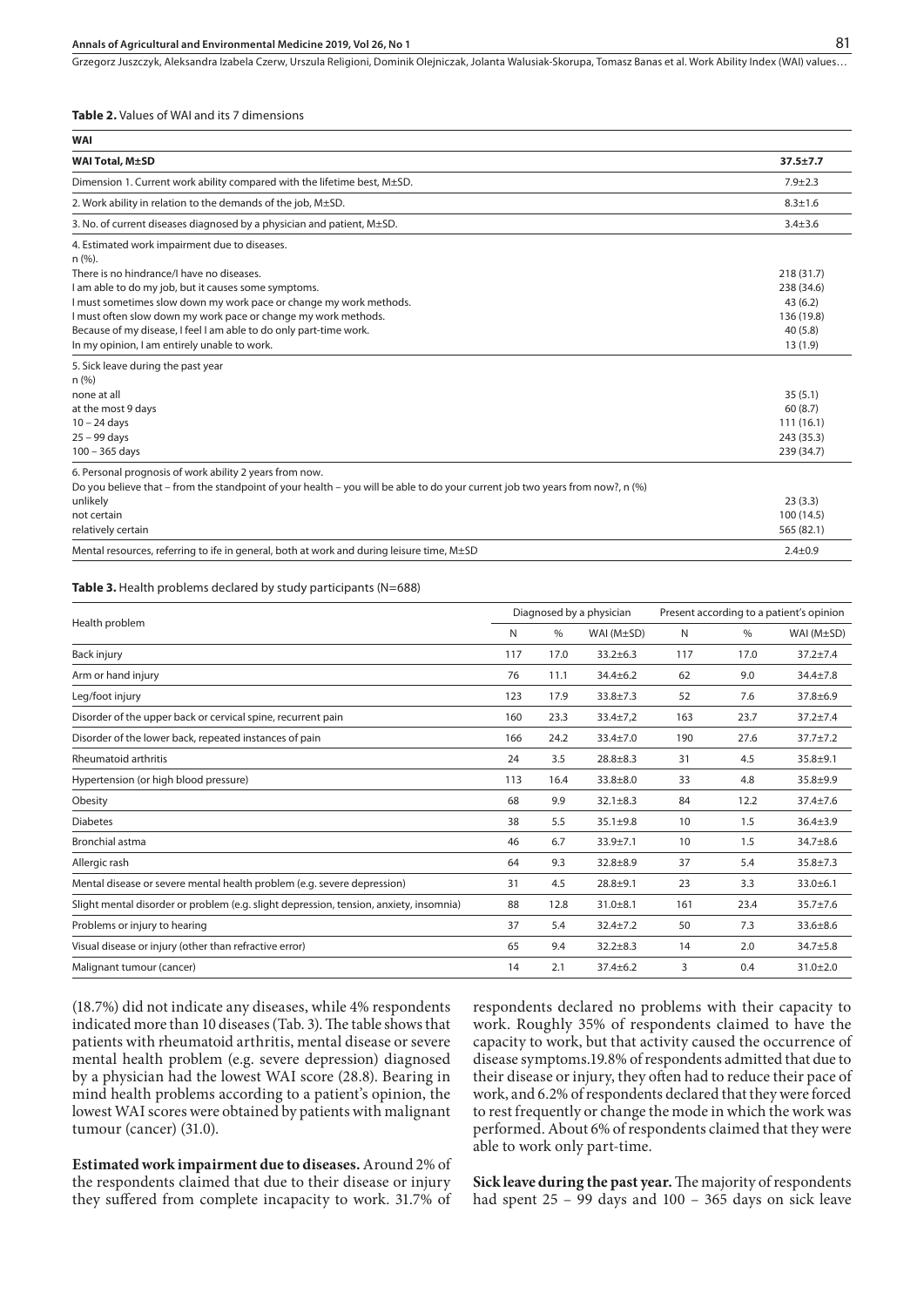Grzegorz Juszczyk, Aleksandra Izabela Czerw, Urszula Religioni, Dominik Olejniczak, Jolanta Walusiak-Skorupa, Tomasz Banas et al. Work Ability Index (WAI) values…

during the past year (35.3% and 34.7%, respectively). Over 16% of respondents were off work because of a health problem during  $10 - 24$  days, and 8.7% at the most 9 days. 5.1% of respondents indicated that they had not been on sick leave during the past year.

**Personal prognosis of work ability 2 years from now.** 82.1% of respondents believed that over the next 2 years they would be able to continue their current work. Over 14% employees indicated that they were not certain whether their current health status allow them to continue work. 3% of respondents claimed that it was very unlikely that they would be able to continue their current work in the upcoming 2 years.

**Mental resources, referring to the workers life in general, both at work and during leisure time.** Mental resources necessary to perform work were evaluated on the basis of 3 questions: 'Have you recently found pleasure in the performance of everyday activities?' 'Have you recently been active and zestful?' and 'Have you recently been hopeful when thinking of the future?' The highest evaluation of mental resources (4) was reported by 12.1% of respondents and the lowest (1) by 15.7%. The mean value was  $2.4\pm0.9$ .

**Correlation between the WAI value and its 7 dimensions and demographic variables.** Table 4 shows all association between WAI general (including 7 dimensions) and independent variables, e.g. age, region of employer's main location, type of predominant work activity and industrial branch.

The results obtained showed that the WAI and its 7 dimensions (current work ability compared with the lifetime best, work ability in relation to demands of the job, number of current diseases diagnosed by a physician, estimated work impairment due to diseases, sick leave during the past year, personal prognosis of work ability 2 years from now, and mental resources, referring to the workers life in general, both at work and during leisure time) were not dependent on gender or place of residence (in all cases p>0.05).

There was a relationship between work ability and requirements of the profession and branches ( $p = 0.02$ ). The



**Figure 1.** Average WAI values in relation to requirements of the profession in various branches (N=688)

highest work ability value (10) was indicated most often by employees active in education and science (39.0% of the sample) and trade (34.9% of the sample), and the lowest by health care employees (4% of the sample) (Fig. 1).

Absenteeism due to sickness was connected with the branch in which the respondents worked  $(p=0.02)$ . Health care employees spent the biggest number of days on sick leave (10.7% were on sick leave for over 3 months), followed by public administration employees (up to 8.8% of the sample). Industry employees were on sick leave least frequently (over 50% had not had even one day on sick leave in the previous year), followed by construction workers (47.1% had not been on sick leave in the previous year).

The duration of sick leave was not dependent on gender, age, place of residence or province (in all cases p>0.05). However, age correlated negatively to estimated work impairment due to diseases and personal prognosis of work ability 2 years from now.

Estimated work impairment due to diseases and personal prognosis of work ability 2 years from now were lowest in the group of patients performing day physical work, and highest in the group of people performing office work

**Table 4.** Correlation between WAI total and its 7 dimensions and independent variables

|                                                                                         |                   | Independent variables |                       |                                        |                     |  |  |
|-----------------------------------------------------------------------------------------|-------------------|-----------------------|-----------------------|----------------------------------------|---------------------|--|--|
| Dependent variables                                                                     | Age               | Sex                   | Place<br>of residence | Type of a predominant<br>work activity | Type<br>of a branch |  |  |
| WAI total                                                                               | $r = 0.175$ ,     | $t = 1.15$ ,          | $F = 1.11$ ,          | $F = 2.36$                             | $F = 1.28$          |  |  |
|                                                                                         | $p=0.082$         | $p=0.250$             | $p=0.346$             | $p=0.080$                              | $p=0.256$           |  |  |
| Dimension 1. Current work ability compared with lifetime best                           | $r = -0.107$ ,    | $t = 0.71$ ,          | $F = 0.58$            | $F = 1.03$ ,                           | $F = 1.41$ ,        |  |  |
|                                                                                         | $p=0.112$         | $p=0.480$             | $p=0.631$             | $p=0.393$                              | $p=0.200$           |  |  |
| 2. Work ability in relation to demands of the job                                       | $r = 0.050$ ,     | $t = 0.73$ ,          | $F = -0.25$ ,         | $F = 1.08$                             | $F = 2.81$          |  |  |
|                                                                                         | $p=0.606$         | $p=0.873$             | $p=0.326$             | $p=0.533$                              | $p=0.020$           |  |  |
| 3. No. of current diseases diagnosed by a physician and patient                         | $r = -0.178$ ,    | $t=1.67$ ,            | $F = 1.14$            | $F = 0.88$                             | $F = 1.06$ ,        |  |  |
|                                                                                         | $p=0.065$         | $p=0.104$             | $p=0.333$             | $p=0.474$                              | p=0.386             |  |  |
| 4. Estimated work impairment due to diseases                                            | $p = -0.083$ ,    | $U = 42101.5$ ,       | $\chi^2 = 4.26$ ,     | $\chi^2$ =36.47,                       | $\chi^2$ =14.64,    |  |  |
|                                                                                         | $p=0.031$         | $p=0.121$             | $p=0.235$             | $p=0.001$                              | $p=0.023$           |  |  |
| 5. Sick leave during the past year                                                      | $p = -0.012$ ,    | $U = 42140.5$ ,       | $\gamma^2 = 2.16$ ,   | $\gamma^2 = 18.75$ ,                   | $\chi^2 = 3.78$ ,   |  |  |
|                                                                                         | p=0.747           | $p=0.066$             | $p=0.540$             | $p=0.001$                              | $p=0.707$           |  |  |
| 6. Personal prognosis of work ability 2 years from now                                  | $\rho = -0.109$ , | $U = 45441.0$ ,       | $\gamma^2 = 1.41$ ,   | $\gamma^2 = 37.44$ ,                   | $\gamma^2 = 9.88$ , |  |  |
|                                                                                         | $p=0.004$         | p=0.787               | $p=0.703$             | $p=0.001$                              | $p=0.130$           |  |  |
| 7. Mental resources, referring to life in general, both at work and during leisure time | $r = 0.030$ ,     | $t = 1.59$ ,          | $F = 0.37$ ,          | $F = 2.03$                             | $F = 1.90$ ,        |  |  |
|                                                                                         | $p=0.429$         | $p=0.111$             | $p=0.777$             | $p=0.089$                              | $p=0.062$           |  |  |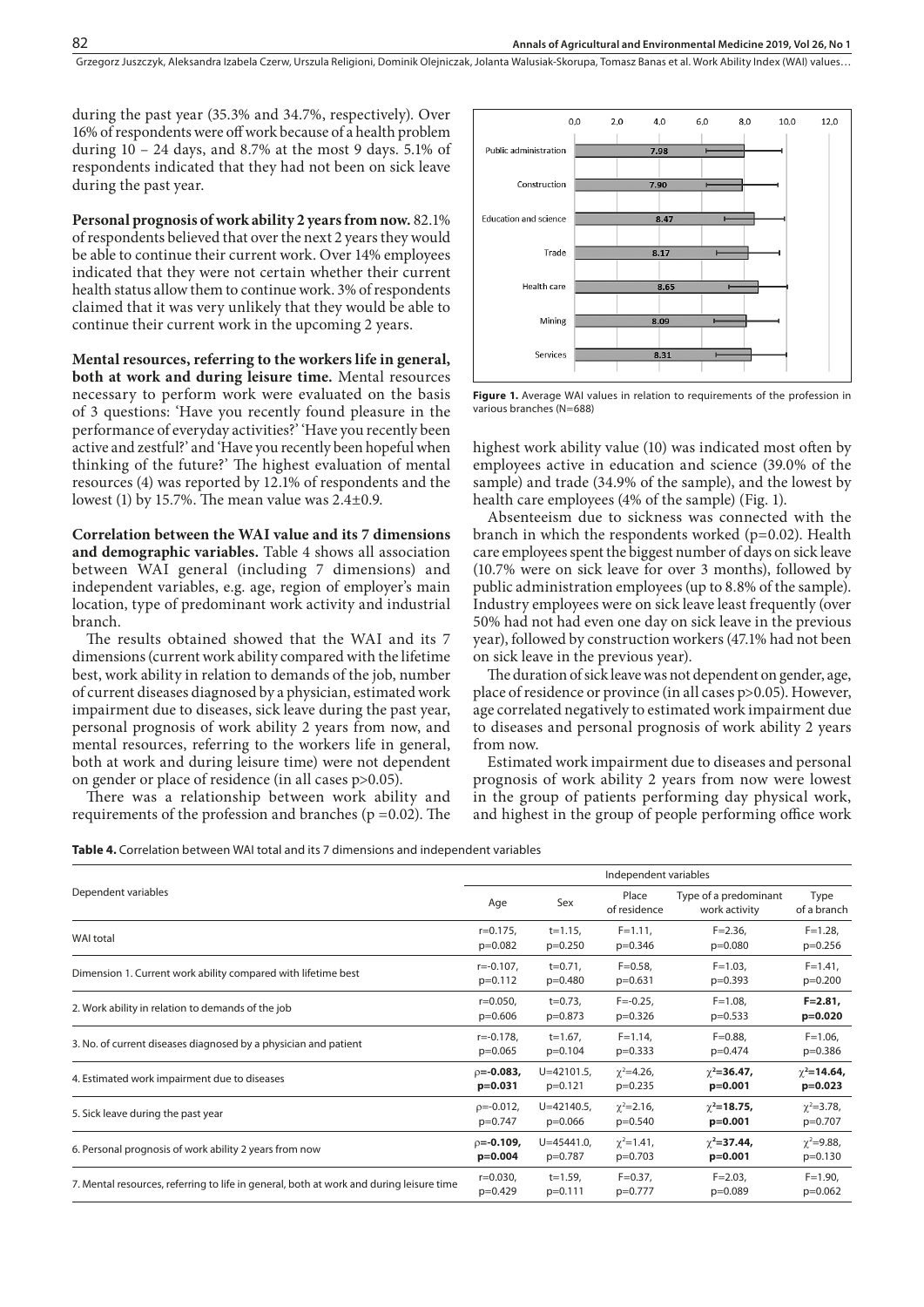without subordinates or having managerial positions. Sick leave during the past year was highest in the group of people in managerial positions.

Estimated work impairment due to diseases was lowest in the group of patients working in public administration, education and science or trade, and highest in the group of patients working in health care.

## **DISCUSSION**

Pilot studies conducted by Makowiec-Dąbrowska et al. using the WAI questionnaire showed that it to be a very useful method which makes it possible to identify determinants of ability to work in a broad context, and not limited to health aspects [11]. Based on results obtained in a group of 189 employees (men), the study outlined an interesting picture of a worker who is fully capable to work. He was a young employee with good housing conditions, had enough sleep on working days (without night shifts), ate properly, was not overweight, did not abuse alcohol and had normal blood pressure. He performed averagely burdensome work, but also worked overtime. Further studies have shown a negative correlation between the ability to work and age (especially in men), as well as a greater dynamism in WAI decrease in people performing mainly white-collar work, which may be related to the declared higher level of stress in that group [5]. A very valuable conclusion indicates that a low WAI is not a reflection of the high level of aggravating factors at work and rather poor tolerance of such factors.

In the sample analysed in the presented study, the lowest average WAI was among health care employees, which is an observation identical with the conclusions drawn from the study evaluating WAI levels among nurses in 10 European countries [12]. The WAI value was the lowest among Polish participants, and also decreased most dynamically in relation to the increase in age. Nurses had the worst prognosis in terms of maintaining ability to work, which is confirmed by Italian studies of 867 hospital workers representing different professions, where this group exhibited the most significant decline in WAI with increasing work experience [13]. Furthermore, it became apparent that women demonstrated a generally lower WAI than men [11], which is explained by the relationship of gender-related life roles and a greater burden in terms of family responsibilities [14]. This was reflected in a study of nurses (both women and men), in which subjective deterioration of work ability measured by WAI was associated with the total workload exclusively in women ([15]. However, in this study, no difference was found in the WAI value between men and women.

The health problems most often declared in the study group were disorders and diseases of the musculoskeletal system, which inevitably involved ensuring access to appropriate treatment and rehabilitation benefits exceeding the scope of preventative health care of employees. A study assessing the correlation between the WAI level with the need for rehabilitation benefits showed that people with a low WAI level, during the 12 months following the evaluation, were 4.6 times more likely to become unemployed, and 12.2 times more in risk of long-term absenteeism due to sickness, compared to individuals with good and excellent WAI [16].

The authors suggest that the WAI level  $\leq$  37 is a clear predictor of the employee's rehabilitation needs. Interesting

conclusions have also been provided by a study conducted on Danish production workers, where the correlation between the WAI level and functional pain in the musculoskeletal system was investigated [17]. It was observed that experiencing pain reduces productivity, but it does so to a greater extent in the group of people with a good WAI, rather than in the case of people with moderate work ability.

In the presented study, a statistically significant correlation between extended absenteeism due to sickness was observed only in selected lines of business, but was not confirmed for variables such as age, gender or current WAI level. The impact of WAI on the level of absenteeism in other studies is clearly differentiated – one Finnish study analysed the frequency of sick leaves over 9 days taken during one year, compared to a baseline WAI measurement for 31-year-olds [18]. Men with a low WAI faced a 3.6 times greater risk of at least one such sick leave than people with excellent WAI (in women, the risk was 6.2 times greater, respectively). On the other hand, Ahlstrom et al, stated that an increased WAI correlated positively with the process of rehabilitation and return to work in women on long-term sick leaves, mainly suffering from diseases of the musculoskeletal system (48%) and mental disorders (40%) [19].

In the current study sample, the average WAI was 37.4, and the group of people with good and excellent WAI accounted collectively for 62.6%, which is a result close to the parameters obtained in studies conducted on similar groups (young mainly white-collar workers employed in services). In a much smaller group of 50 administrative employees, the average WAI was 40.5, and 78% of respondents had a good or excellent WAI, while only 2% of respondents had a low WAI [20].

Despite attempts to replace the WAI with a simpler measurement tool which could be used in practice by occupational physicians, WAI remains an important tool for predicting changes in an employee's health condition over time. One study considered the possibility of using only one item of the questionnaire – the question of current work ability compared with one's lifetime best in a scale of 0–10, instead of the full WAI questionnaire [21]. Results indicate a statistically relevant compatibility of the response to that question with the general WAI, and suggest that it could be used for initial screening purposes. However, this method was not confirmed as effective for forecasting total or partial loss of work ability in a group of blue-collar workers; in this case, the much greater predictive value of the standard WAI questionnaire was proved [22].

The presented study obviously has its limitations, e.g. the study sample differs from the distribution of the Polish employees among branches – with underrepresentation of manufacturing and overrepresentation of services. The chosen method of data collection (CAWI) requires access to a computer and the Internet in order to participate in the study, and may exclude people at the age closer to retirement age, and with assumingly more deteriorated health. Moreover, when comparing declarations regarding length of absenteeism due to sickness made by the respondents and the data collected by the Social Insurance Institution (ZUS) [23], a substantial difference between results of the study and general data for Poland can be observed. The average length of declared absenteeism per year was 3.9 day, while that value in 2013was as high as 13.2 day for the whole Polish population. The inability to verify the declarations with actual data on absenteeism provided by employers makes it impossible to